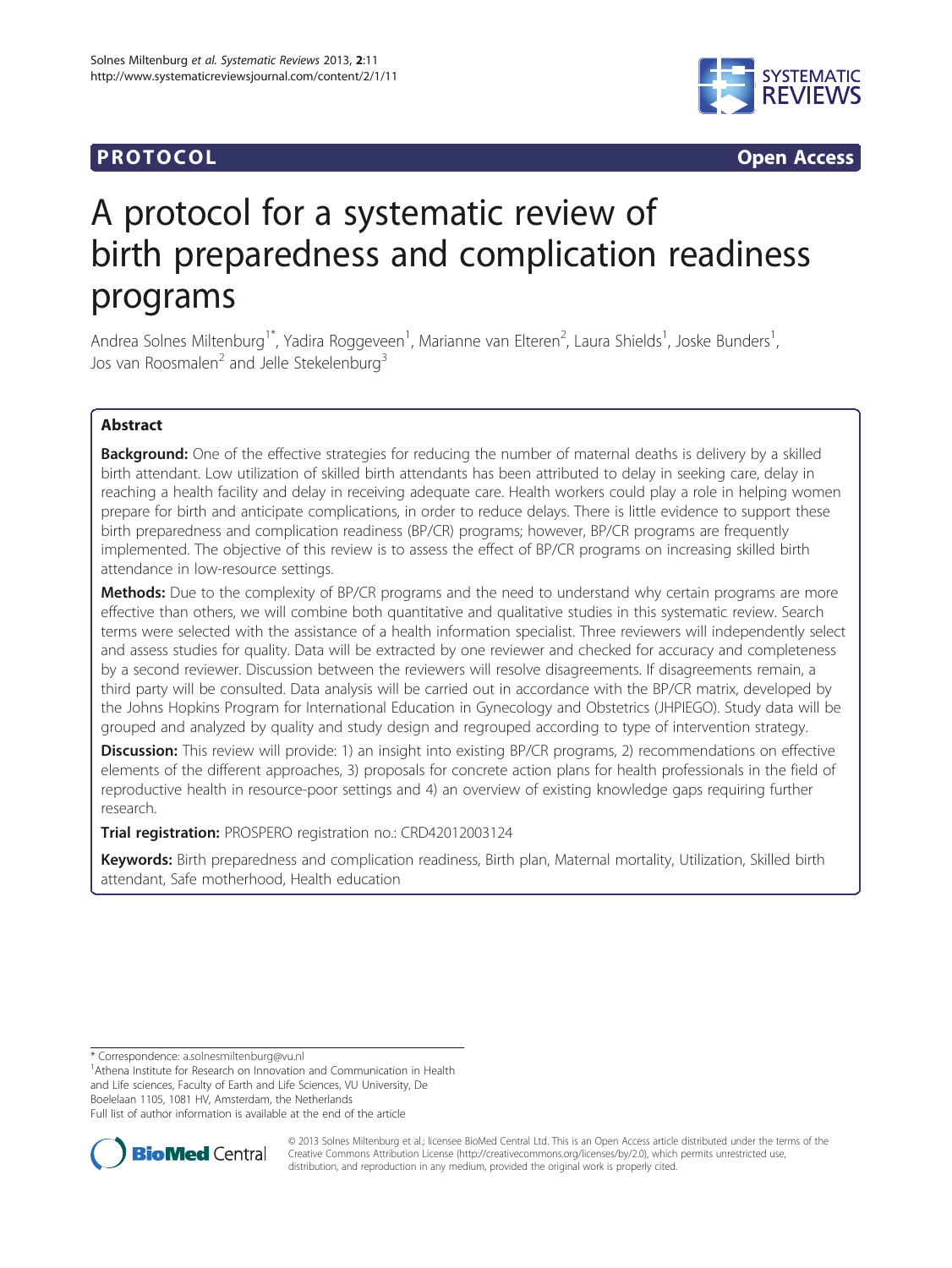## Background

Poor maternal health, leading to maternal death and severe acute maternal morbidity, remains a major problem, especially in sub-Saharan Africa, where the maternal mortality ratio (MMR) is declining steadily [\[1](#page-6-0)]. While a number of countries have made substantial progress in reducing child mortality, the high neonatal mortality rate and its link to obstetric causes is still of great concern [[2](#page-6-0)]. The main direct causes for maternal death and severe acute maternal morbidity are hemorrhage, eclampsia, sepsis, obstructed labor and complications arising from an unsafe abortion [\[3\]](#page-6-0). It is assumed that most cases of maternal death and severe acute maternal morbidity can be prevented when births are assisted by skilled birth attendants. Safe Motherhood programs were successful in reducing maternal mortality by placing skilled birth attendants within functioning health systems, which include the availability of or referral to emergency obstetric care services [[4](#page-6-0)]. Packages of (integrated) interventions, including antenatal and postnatal care services, safe abortion services, and the availability of family planning services can further reduce severe acute maternal morbidity and improve overall maternal health. It is expected that there will be a reduction in both neonatal mortality and morbidity rates when these services are available [[4-6](#page-6-0)]. However, the availability of maternal health services does not mean they that are affordable and accessible, provide good quality of care and are used.

The low utilization of maternal health services is frequently analyzed with the Three Delays Model developed by Thaddeus and Maine (1994), which identifies three phases of delay: delay in seeking care, delay in reaching care and delay in receiving adequate care when reaching a health facility [[5\]](#page-6-0). Better knowledge of danger signs means that the predictable elements of the three phases of delay can be anticipated and prepared for with a birth plan for each pregnancy. Birth preparedness and complication readiness (BP/CR) is a process of planning for birth and anticipating actions needed in case of an emergency [[7\]](#page-6-0). In 2001 the Johns Hopkins Program for International Education in Gynecology and Obstetrics (JHPIEGO) developed the BP/CR matrix, which 'delineates the roles of policymakers, facility managers, providers, communities, families, and women in ensuring that women and newborns receive appropriate, effective, and timely care' [\[7](#page-6-0)]. It is hypothesized that implementation of BP/CR concepts that focus on individuals, families and communities could reduce at least the first two phases of delay. An operational BP/CR matrix means prepared health facilities that are able to handle childbirths and complications, thus contributing to a reduction of the third phase of delay [[7,8\]](#page-6-0). Although there is little evidence that BP/CR interventions are effective,

some promising results from a Nepalese study have been published. Components of the birth-preparedness matrix were implemented and led to a 30% reduction in neonatal mortality and 75% reduction in maternal mortality [[9\]](#page-6-0). However, another Nepalese study on the implementation of a birth-preparedness package did not show any change in the utilization of skilled birth attendants. This study concluded that programs that merely encourage pregnant women to use skilled birth attendants were not efficient and suggested research must go beyond the household level in order to have a significant impact [\[10](#page-6-0)].

Although there is a paucity of evidence measuring the effect of BP/CR, it has nevertheless been implemented as an essential part of antenatal care consultations. BP/ CR is included in the new World Health Organization (WHO) model for antenatal care as part of antenatal care education. Several countries have adopted this new model to fit the local context [[11-13](#page-6-0)]. A growing number of pregnant women make use of antenatal care services. Roughly 80% of the women in sub-Saharan Africa use antenatal care services at least once [[14\]](#page-6-0). The WHO model proposes that antenatal care attendance should result in all pregnant women being aware of the need for skilled birth attendance as well as increased knowledge of how and when to access skilled birth attendants [[12](#page-6-0)]. Despite the growing number of antenatal care visits, the number of births attended by skilled birth attendants still lags behind. In Tanzania, for example, despite the antenatal care coverage rate of around 94% (one time visit), the rate of skilled birth attendance can be as low as 30%, especially in rural areas. The same study found that two components of BP/CR, health education and counseling, were the least likely components of antenatal care to be provided [[15](#page-6-0)].

Evidence for the effect of antenatal care education and BP/CR programs on the reduction of the three phases of delay, ideally resulting in a reduction of maternal mortality and morbidity, is limited [\[8,12](#page-6-0)] According to Stanton (2004), reasons for the limited evidence include the use of study samples that are too small to capture the complexity of birth preparedness. Also, the historical focus on collecting data on BP/CR using women as the primary target group has hampered the gaining of insights into the success or failure of interventions [\[8](#page-6-0)]. In many rural contexts, women are not the decisionmakers in the family and are thus rarely involved in pregnancy-related decisions [[14\]](#page-6-0). To gain insights into the involvement of decision-makers, interventions should include partners and other community members. For example, a woman is only fully prepared when, in addition to having planned where to deliver (preferably with skilled birth attendants), funds are allocated for transport and family members are identified to accompany her when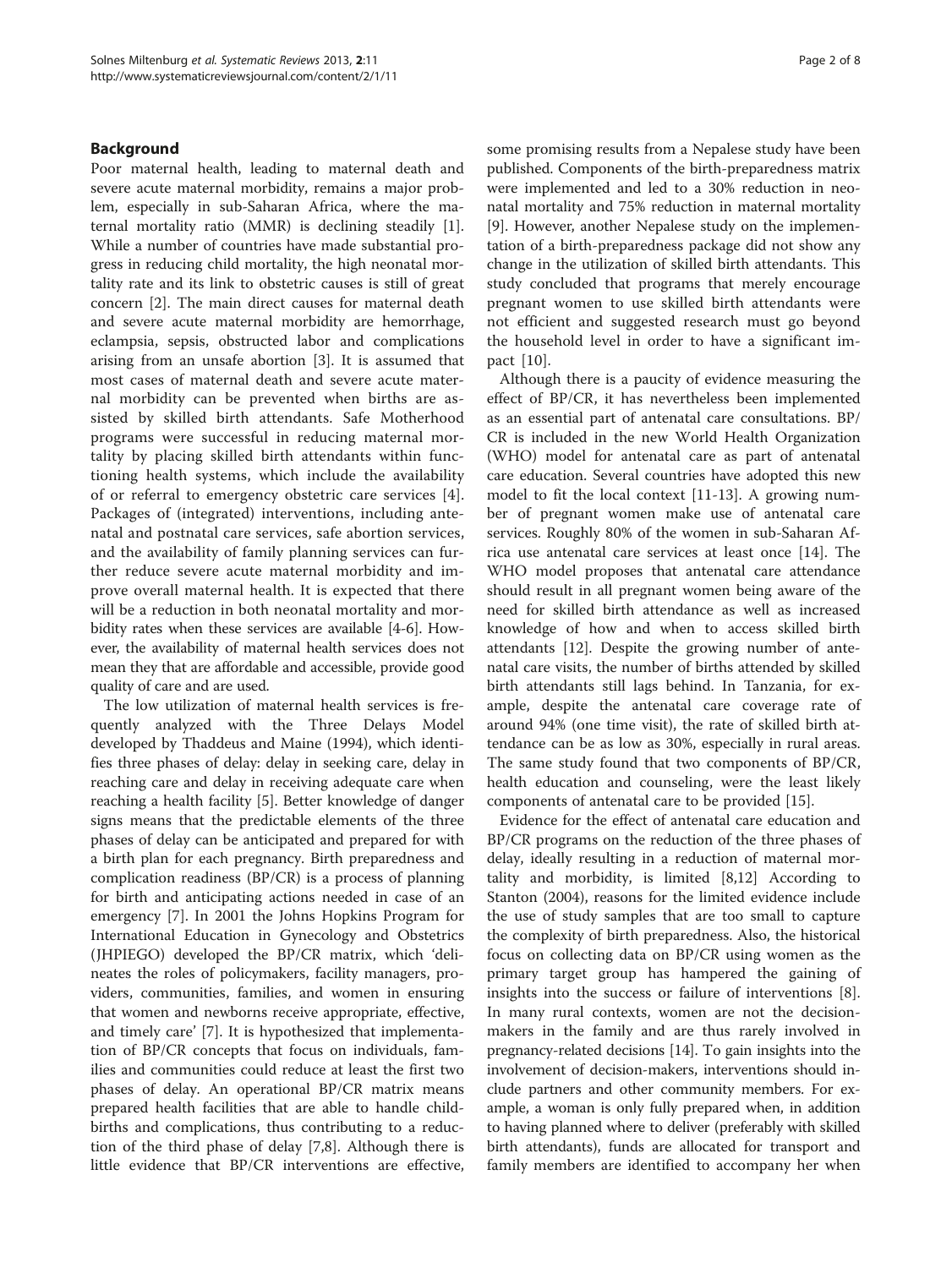labor starts or complications arise [[7,14,16](#page-6-0)]. How to link individuals, families and communities to health systems that are capable of supporting birth preparedness, requires further study. Examples of links include adequate transportation services and health-care workers capable of responding according to guidelines if there is an obstetric emergency while simultaneously attending to the woman's needs [[10,14](#page-6-0),[16\]](#page-6-0). Representative samples of involved actors are needed to evaluate BP/CR interventions. The BP/CR matrix provides an overview of the different roles and responsibilities for the variety of actors implementing BP/CR. So far, the main effect measurements have mostly focused on health outcome indicators, such as mortality and morbidity rates; however, the evaluation of the knowledge, intentions and behaviors of the various actors around childbirth might provide insights into why BP/CR programs are effective or not. Qualitative evaluation of BP/CR programs can assist this process [\[8](#page-6-0)].

## Study design

## Aim and objectives

The objective of this study is to assess the effect of BP/ CR programs on increasing skilled birth attendance in a low-resource environment. We have chosen to focus on the effects of skilled birth attendance since it is expected that this will give us an indication of the effects of BP/ CR before any impact on mortality and morbidity is noticeable, especially since health outcome indicators such as MMR are difficult to obtain with sufficient accuracy to measure progress [[17](#page-6-0)].

As there are several ways to implement and evaluate BP/CR interventions, the following key research questions need to be answered.

- 1. To what extent do BP/CR programs result in increasing skilled birth attendance.
- 2. What strategies are used to implement BP/CR?
- 3. What methodologies are used to measure the effectiveness of BP/CR?
- 4. Which factors influence the effectiveness of BP/CR?

## Methods

This systematic review follows the guidelines for a systematic review as given in the Cochrane Handbook for Systematic Reviews of Interventions [[18](#page-6-0)], the PRISMA statement [\[19](#page-6-0)] and the guidelines published by the NHS Center for Reviews and Dissemination [\[20\]](#page-6-0). As randomized trials may be scarce in this area, excluding other quantitative data (for example, quasi-experimental studies) and qualitative data would substantially narrow the evidence base and exclude valuable data. Furthermore, quantitative evidence is needed to assess the effectiveness of BP/CR, whereas qualitative data is needed to inform important factors influencing BP/CR effectiveness [[21](#page-6-0)]. Recent literature shows that, although challenging, there are ways to include qualitative studies in systematic reviews [\[20,22](#page-6-0)].

## Study inclusion criteria

The studies included are randomized controlled trials, quasi-experimental studies, cohort studies, case control studies, cross-sectional surveys and qualitative studies. Table [1](#page-3-0) displays the PICOTS elements: participants, intervention, control, outcome, timeframe and setting.

## **Participants**

We have included women of reproductive age who are pregnant at any given gestational stage or women who have recently given birth. We have restricted inclusion to women who have had births in the past two years to avoid recall problems, since we assume that recollections of pregnancy and birth experience more than two years ago will be prone to bias. Husbands of pregnant women or husbands of women who recently gave birth are also included in the target population. The targeted population also includes health workers who deliver pregnancy care. This includes skilled birth attendants, health promotion officers and community health workers, and others working in community, government or private (including faith-based) health institutions. We also include (trained) traditional birth attendants, because of their important role in childbirth in many communities.

## Intervention and control

Interventions include single interventions that address one component of the BP/CR matrix, such as training of health workers to deliver BP/CR education. Also included are combined interventions such as overall antenatal care interventions and community health interventions that include multiple BP/CR elements. Public health interventions usually consist of a package of components and can be seen as complex since the different components can have independent and inter-dependent effects [[20\]](#page-6-0). In the analysis and presentation of our results, we will mention if BP/CR was part of a sole intervention or part of a combined approach. We expect that many interventions are not defined or described as relating to birth preparedness but in fact do contribute to the process of planning for birth. Since BP/CR comprises elements of antenatal, intrapartum and postpartum care, interventions can take place in all or one of these phases of pregnancy and childbirth. Also interventions can take place at different levels of care (household, community, provider, facility and policy level). Interventions made on one level and those that cover all levels will be included. We anticipate difficulties in defining a control group, since elements of the BP/CR matrix have already been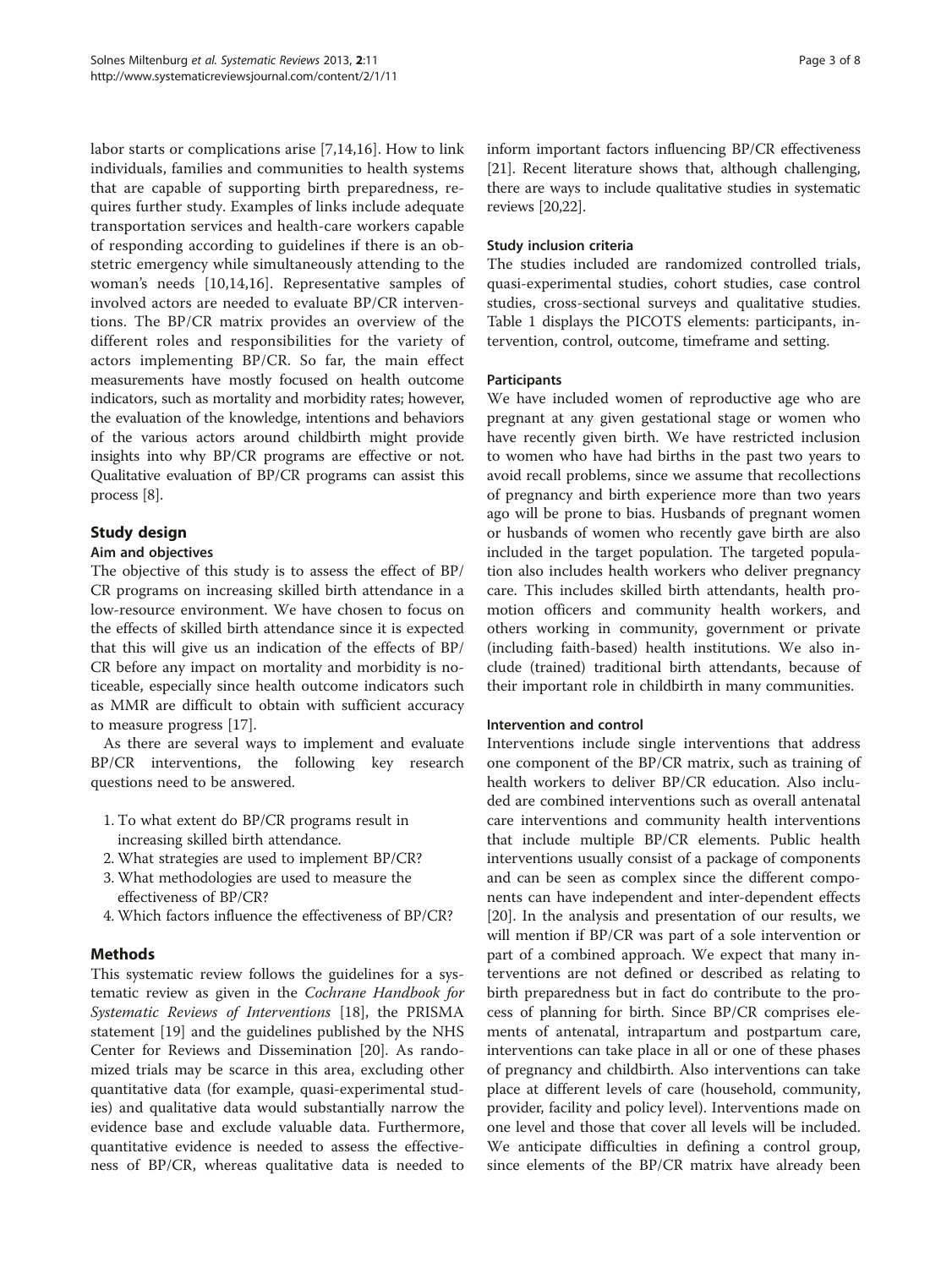| <b>PICOTS</b> | Inclusion criteria                                                                                                                                                                                                                                                 |
|---------------|--------------------------------------------------------------------------------------------------------------------------------------------------------------------------------------------------------------------------------------------------------------------|
| Participants  | Pregnant women, women who have recently delivered, husbands of pregnant women, husbands of women who have recently<br>delivered, health-care providers, traditional birth attendants, all adults in the community (in low- and middle-income countries)            |
| Intervention  | Antenatal care education containing BP/CR components, community programs including BP/CR, single BP/CR interventions, training<br>of health workers (skilled birth attendant, community health worker, health promotion officer), training of community volunteers |
| Control       | Standard practice                                                                                                                                                                                                                                                  |
| Outcome       | Preparedness: Knowledge of danger signs, creation of and applying a birth plan, funds allocated, transportation arrangements                                                                                                                                       |
|               | Pregnancy: Antenatal care with skilled health worker                                                                                                                                                                                                               |
|               | Delivery: Delivery by a skilled birth attendant, maternal and neonatal mortality and morbidity                                                                                                                                                                     |
| Timeframe     | Duration of follow-up and possible exposure to the intervention                                                                                                                                                                                                    |
| Setting       | Low- and middle-income countries. Interventions can use facility-based, community-based or home-based services                                                                                                                                                     |

## <span id="page-3-0"></span>Table 1 Inclusion criteria (PICOTS elements)

BP/CR, birth preparedness and complication readiness; PICOTS, participant, intervention, control, outcome, timeframe and setting.

incorporated into standard care. Control groups could receive standard care or interventions that are not BP/CR interventions. Furthermore, control groups are generally highly heterogeneous and depend on the available resources in low- and middle-income countries. In this study, we define standard care as the care that is provided in clinics according to local or national guidelines. However, we acknowledge that due to limited (human) resources these guidelines are not always adhered to [\[15](#page-6-0)]. Due to difficulties in performing controlled interventions in rural settings, uncontrolled studies will also be included.

#### **Outcomes**

Studies will be included if they assess any of the primary or secondary outcomes mentioned below. Lower maternal and neonatal mortality might not necessarily be seen as a result of the BP/CR elements alone and are, therefore, chosen as secondary outcomes. Since skilled birth attendance sometimes is presented as a complementary outcome rather than a main outcome measure we also include studies that do not primarily promote the use of skilled birth attendance but contribute to reaching this goal. For example, some facility-based studies focus more on service delivery and quality improvement, which influences health-care utilization indirectly. Although such interventions might not directly result in increased skilled birth attendance, it is assumed that they will contribute to the promotion of the use of skilled birth attendants in the long run. Studies will also be included when the primary outcome is related to the use of (trained) traditional birth attendants.

#### Primary outcome

Delivery by a skilled birth attendant (defined as an accredited health professional such as a midwife, doctor or nurse who has been educated and trained to proficiency in the skills needed to manage uncomplicated pregnancies, childbirth and the immediate postnatal

period, and in the identification, management and referral of complications in women and newborns [[23](#page-6-0)]).

#### Secondary outcomes

Maternal mortality: The death of a woman while pregnant or within 42 days of termination of pregnancy, irrespective of the duration and site of the pregnancy, from any cause related to or aggravated by the pregnancy or its management, but not from accidental or incidental causes [[24\]](#page-6-0).

Severe acute maternal morbidity or near miss: A woman who nearly died but survived a complication that occurred during pregnancy, childbirth or within 42 days of termination of pregnancy [[25\]](#page-6-0).

Neonatal mortality: The death of a neonate divided between early neonatal mortality (death in the first week of life) or late neonatal mortality (death after 7 to 28 days of life) [[2\]](#page-6-0).

Neonatal morbidity or near miss: A neonate that survived a life-threatening condition at birth or during the neonatal period as a result of adverse influences or treatments (or non-treatments) during the neonatal period [\[26\]](#page-6-0).

Knowledge/awareness: Knowledge of the importance of pregnancy care and delivery care by a skilled birth attendant, the danger signs of pregnancy, the location of health institutions and/or emergency obstetric care and existing community services for emergencies (funds and transport) [[8\]](#page-6-0).

Intention: The intention to save money for childbirth, to use a skilled birth attendant, to arrange for transport, to contact health facilities when complications arise and to use postpartum care [[8](#page-6-0)].

Practice/behavior: Women who had more than one antenatal care visit, a birth plan was made, money was saved, arrangements were made for emergency transport, the birth was attended by a skilled birth attendant [\[8](#page-6-0)].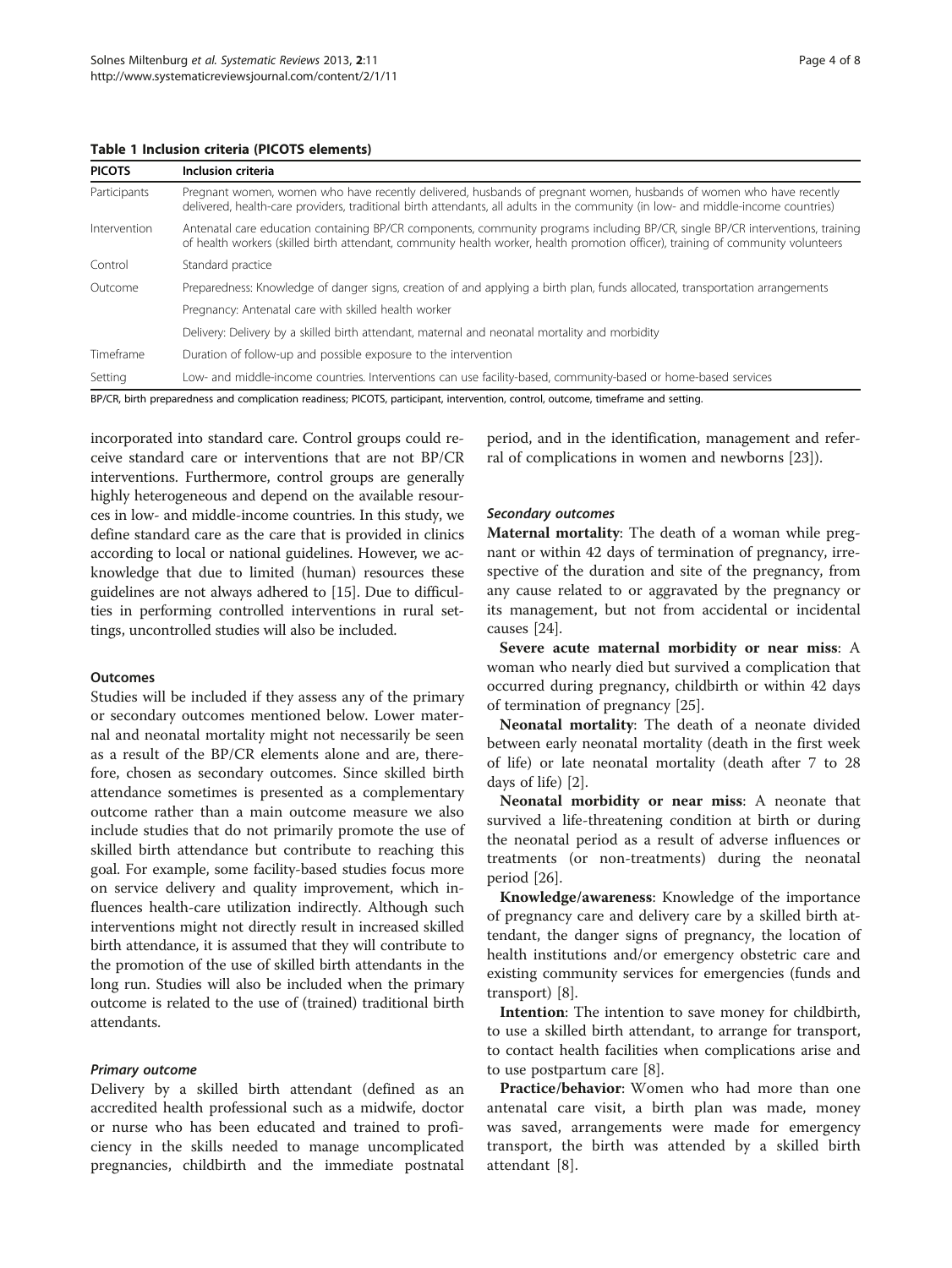#### **Timeframe**

We will assess the duration of follow-up and possible exposure to the intervention. It is expected that the length of time required for interventions to show any effect from the use of skilled birth attendants could easily exceed 3 to 5 years. We anticipate that improvements in knowledge, intentions and behavior with regard to birth preparedness could be measured earlier, but will ultimately result in improvements in the use of skilled birth attendants [\[7](#page-6-0)].

## Setting

We decided to review evidence from populations in lowand middle-income countries as classified by the World Bank [[27](#page-6-0)]. Study settings for interventions can be facility based, community based or home based.

#### Search methods

To identify relevant studies, the following three bibliographic databases will be searched: PubMed, Embase and CINAHL (Cumulative Index to Nursing and Allied Health Literature). We will hand search potentially relevant internet sources such as African Index Medicus, African Journals Online and the World Health Organization (WHO) library to increase the likelihood of including studies from low-resource environments. In addition we will check relevant web pages from the WHO, the Population Council and Google Scholar for additional grey literature. All reference lists in retrieved articles will be checked to see if they contain additional relevant studies. The searches will be limited to publications that have been published between 1 January 1987 and 1 October 2012, that are in English and are for low- and middle-income countries. A health information specialist assisted in the selection of search terms. The literature search will use the following keywords in relation to pregnancy: health, knowledge, attitudes, practices; birth preparedness or birth plan; safe motherhood; empowerment; women's (or maternal) autonomy. Based on a pilot search we excluded 'complication readiness', 'education' and 'counseling' from our search because relevant articles also appeared with the selected keywords and these additional terms were judged to be unnecessary. The preliminary search strategy is given in Additional file [1.](#page-5-0)

## Study selection

Three reviewers (ASM, YR and ME) will independently search and screen abstracts and titles in duplicate. The titles and abstracts for articles found will be matched against the BP/CR matrix. The full articles will retrieved for all included articles or those that remain unclear and which will be assessed to see if they match the inclusion criteria. Reviewers will independently review the articles to see if they meet the inclusion criteria. Discussion between the reviewers will resolve disagreements. If disagreements remain, a third party (JB, JR or JS) will be consulted. A flow chart showing the number of studies remaining at each stage will be used according to the PRISMA statement [[19](#page-6-0)]. The flow chart is given in Additional file [2](#page-5-0).

#### Quality criteria

The quality of the included studies will be assessed by the three reviewers independently. Two instruments will be used in the quality assessment of quantitative and qualitative studies. The risk of bias of quantitative studies will be assessed using the criteria outlined in the Cochrane Handbook for Systematic Reviews of Interventions [[18\]](#page-6-0). Although there has been considerable debate on how the quality of qualitative research should be assessed, several studies have successfully included qualitative studies along with quantitative studies in systematic reviews [\[28,29\]](#page-6-0). Several appraisal tools have been developed. For this research, we will make use of the criteria developed by Walsh and Downe (2006). After reviewing all the existing frameworks and checklists, they developed a workable list of essential criteria classified into eight key areas: scope and purpose, design, sampling strategy, analysis, interpretation, reflexivity, ethical dimensions, and relevance and transferability [\[30](#page-6-0)]. All articles based on qualitative data will be assessed according to these eight criteria and will be rated as strong, moderate or weak. See Additional file [3](#page-5-0) for a detailed overview of the assessment tool for qualitative studies.

#### Data extraction

Study data will be extracted using a standard format and entered into Microsoft Excel spreadsheets. Data will be extracted by one reviewer and checked for accuracy and completeness by a second reviewer. Data to be extracted include identification features of the study (setting, study design, outcomes and funding sources), stakeholder group(s) involved in the intervention (policymakers, facility managers, providers, communities, families and women), whether the intervention is focused on antenatal, intrapartum and/or postpartum care, type of intervention strategy (single or combined interventions) and level of evidence (according to the Oxford levels of evidence [[31](#page-6-0)]).

## Data analysis and synthesis

First, the analysis will use the BP/CR indicators developed by JHPIEGO [[32](#page-7-0)]. The matrix provides an overview of all stakeholders with a shared responsibility for BP/CR such as policymakers, health-care providers and communities. It includes all elements for which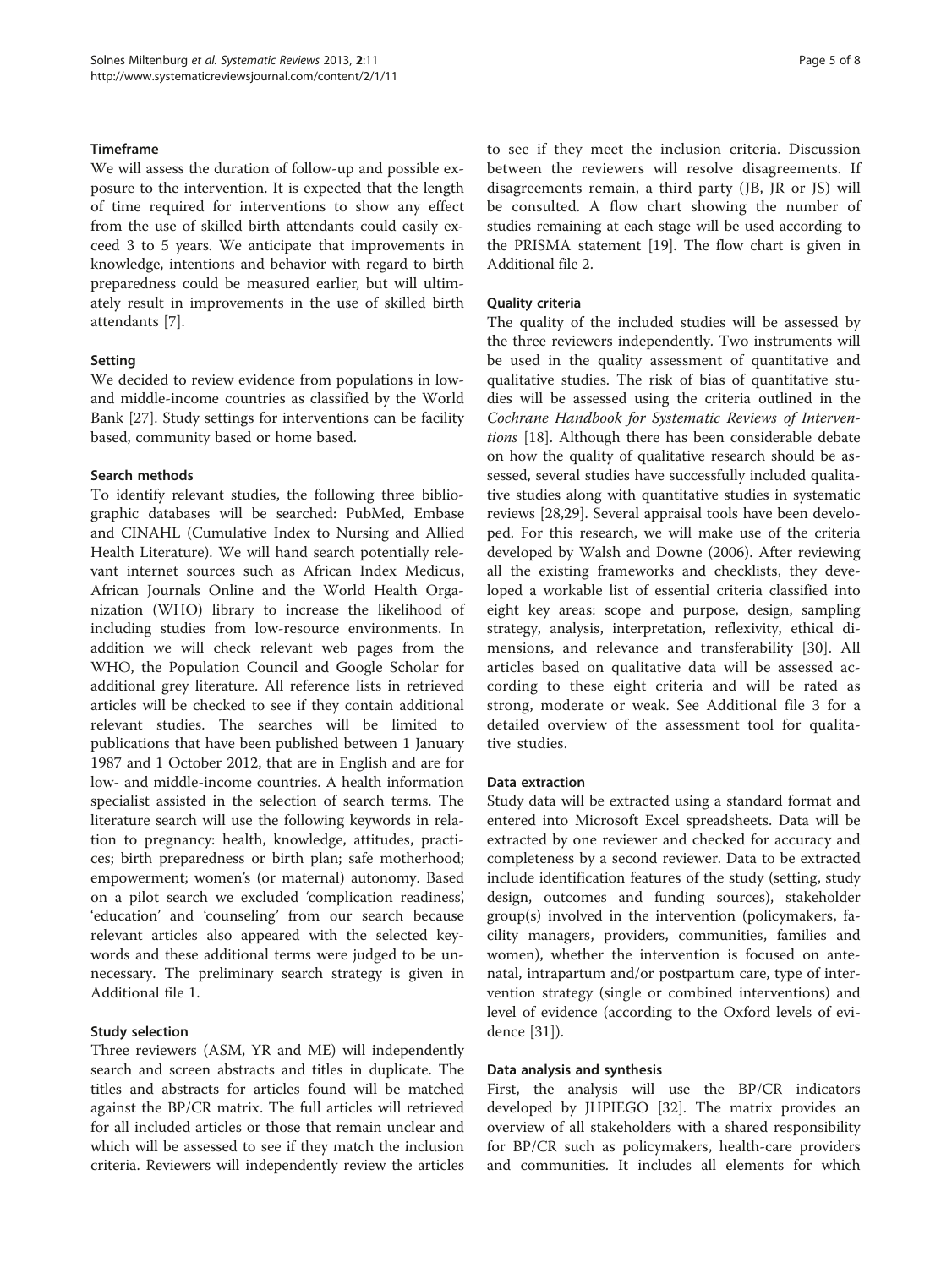<span id="page-5-0"></span>individual stakeholders are responsible in either pregnancy, childbirth or the postpartum period. The format of this matrix can be seen in Additional file 4. Study data for each stakeholder will be grouped and analyzed by quality and study design (quantitative or qualitative studies). After this, the study data will be collected and regrouped according to the type of intervention strategy. From this, a descriptive analysis of the included studies will be formulated, identifying those types of intervention that have an effect on primary and secondary outcomes.

We anticipate that there will be substantial heterogeneity between studies regarding both interventions and outcomes. If it is possible to cluster studies and compute an effect size for a number of outcomes for at least three studies, we will conduct a meta-analysis of randomized controlled trials. The meta-analysis will be performed using the Cochrane Review Manager (the Cochrane Collaboration, Copenhagen, Denmark) [[33](#page-7-0)]. If a metaanalysis is conducted, we will consider heterogeneity using the chi-square test for homogeneity with statistical significance  $P < 0.05$  and where  $I^2$  is the percentage of variation between studies due to heterogeneity rather than chance. Inclusion of cluster-randomized controlled trials in the meta-analysis will be analyzed and reported separately from randomized controlled trials. For dichotomous outcomes, we will compute the odds ratio with a confidence interval of 95% to estimate the effect size, and the standardized mean difference for continuous outcome variables.

The aim of this review is to assess the effects of BP/ CR programs. However, the effects are not merely outcomes. We are also interested to know why certain programs seem to be more effective than others. Therefore, we also propose to conduct a narrative synthesis, making use of the available qualitative studies. Narrative synthesis can be used in systematic reviews to tell the story behind the numbers and provide a new body of knowledge to explain the effect. To avoid any chance of bias and remain systematic in our approach, we will make use of the narrative syntheses framework described in the guidance report developed by the UK Economic and Social Research Council. A flow chart summarizing the synthesis process is given in Additional file 5 [\[34](#page-7-0)]. When the qualitative studies support the outcomes of the quantitative studies, we will use triangulation methods. If, however, there is a disconnect we will analyze it and provide advice for future research.

#### Dissemination

Skilled birth attendance is an essential element through which maternal and neonatal health problems can be reduced. Several interventions aim to increase the utilization of skilled birth attendance. This review will

assess an element of antenatal care that has gained attention in recent years, namely the development of a birth plan. Recent interventions have aimed to raise awareness and the knowledge of mothers, families and communities, stressing that they are responsible for developing a birth plan and demanding skilled birth attendance. The effectiveness of this intervention is promising, although to what extent and why needs to be determined. The knowledge gained from this review should therefore be of interest to those involved in reproductive health matters in low- and middle-income countries, ranging from midwives and clinical officers on the ground, to academic researchers and decisionmakers at the policy level. Also communities, families and women will be targeted. We will make use of dissemination strategies such as publishing in relevant peer-reviewed journals and presenting at conferences. To reach midwives and clinical officers on the ground, we will channel the results through those nongovernmental organizations interested in our results and through decision-makers. They will be encouraged to forward the message to communities, families and women. Decision-makers will be reached through reproductive health seminars and conferences and through face-to-face discussions of our findings.

#### **Discussion**

### Expected significance of the study

With the growing demand for evidence based interventions of Safe Motherhood programs, this review will add to the evidence base of effective promotion and implementation of BP/CR programs. This review will provide 1) an insight into existing BP/CR programs, 2) recommendations on effective elements within the different approaches, 3) proposals for concrete action plans for health professionals in the field of reproductive health in resource poor settings and 4) an overview of existing knowledge gaps that require further research.

## Additional files

[Additional file 1:](http://www.biomedcentral.com/content/supplementary/2046-4053-2-11-S1.pdf) Search strategy on 12 November 2012. PubMed (12 November 2012).

[Additional file 2:](http://www.biomedcentral.com/content/supplementary/2046-4053-2-11-S2.pdf) PRISMA 2009 flow chart (Moher et al. [\[19\]](#page-6-0)).

[Additional file 3:](http://www.biomedcentral.com/content/supplementary/2046-4053-2-11-S3.pdf) Quality assessment tool for qualitative studies – based on criteria developed by Walsh and Downe [[30\]](#page-6-0).

[Additional file 4:](http://www.biomedcentral.com/content/supplementary/2046-4053-2-11-S4.pdf) Birth-preparedness and complication-readiness (BP/CR) matrix (adapted from the Maternal and Neonatal Health Program).

[Additional file 5:](http://www.biomedcentral.com/content/supplementary/2046-4053-2-11-S5.pdf) Flow chart for synthesis process (adapted from guidance developed by Popay et al., [34]).

#### Abbreviations

BP/CR: birth preparedness and complication readiness; JHPIEGO: John Hopkins Program for International Education in Gynecology and Obstetrics;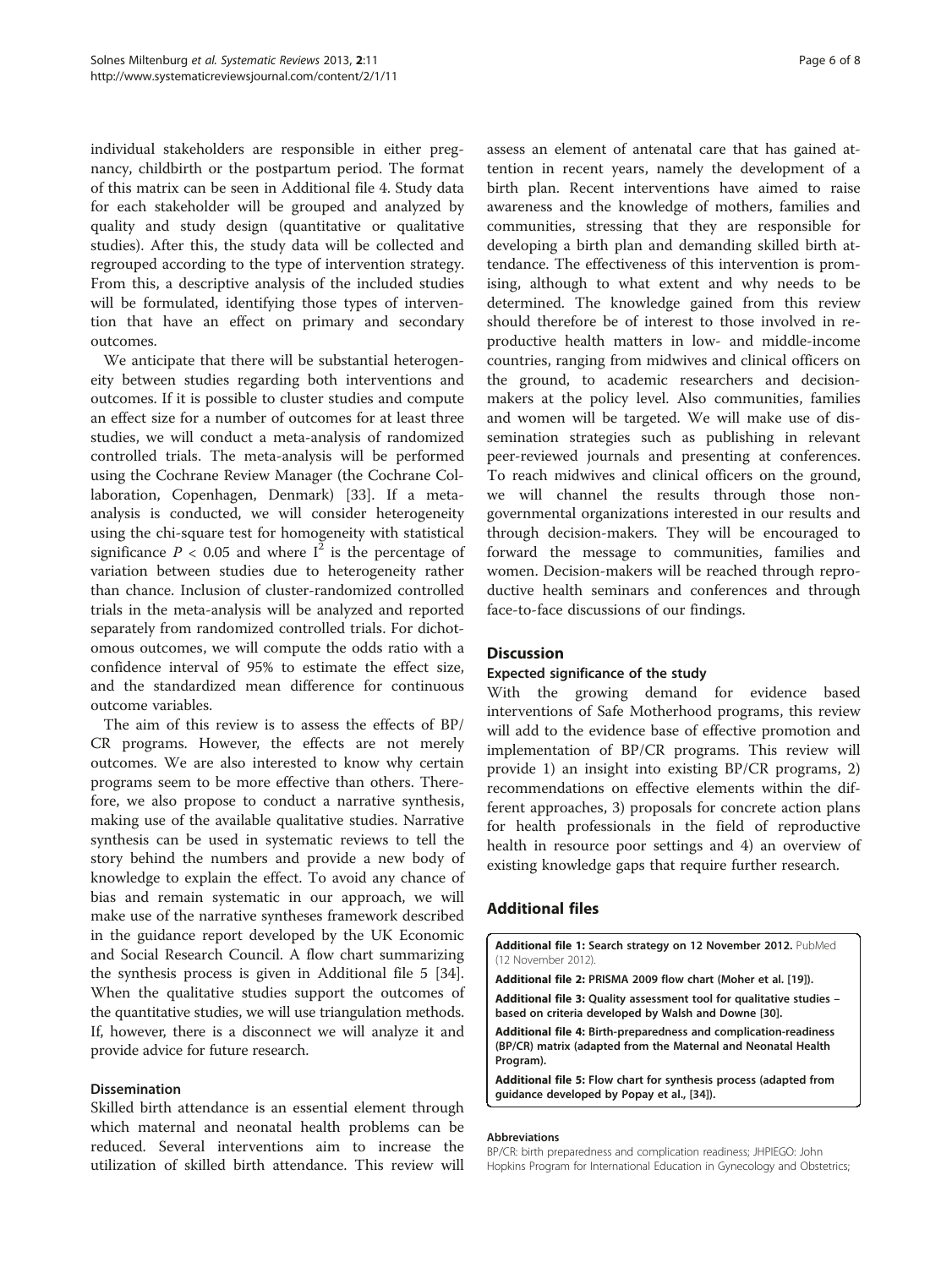<span id="page-6-0"></span>MMR: Maternal mortality ratio; PICOTS: Participant, intervention, control, outcome, timeframe and setting; WHO: World Health Organization.

#### Competing interests

The authors declare that they have no competing interests.

#### Authors' contributions

ASM, YR and ME formed the review team and designed the study. LS was consulted on the methodology. JB, JR and JS provided expert advice and assisted with the study design. All authors read and approved the final manuscript.

#### Acknowledgments

We thank RHJ Otten, health information specialist, for his assistance with developing the search strategies and executing the searches.

#### Author details

<sup>1</sup>Athena Institute for Research on Innovation and Communication in Health and Life sciences, Faculty of Earth and Life Sciences, VU University, De Boelelaan 1105, 1081 HV, Amsterdam, the Netherlands. <sup>2</sup>Department of Medical Humanities (EMGO) Institute for Health and Care Research VU, University Medical Center (VUmc), Van der Boechorststraat 7, 1081, BT Amsterdam, the Netherlands. <sup>3</sup>Department of Obstetrics & Gynaecology, Leeuwarden Medical Centre, Henri Dunantweg 2, 8934, AD Leeuwarden, The Netherlands.

#### Received: 26 October 2012 Accepted: 28 January 2013 Published: 8 February 2013

#### References

- Lozano R, Wang H, Foreman KJ, Rajaratnam JK, Naghavi M, Marcus JR, Dwyer-Lindgren L, Logfren KT, Philips D, Atkinson C, Lopez AD, Murray CJL: Progress towards Millennium Development Goals 4 and 5 on maternal and child mortality: an updated systematic analysis. Lancet 2011, 378(9797):1139–1165.
- 2. Lawn JE, Cousens S, Zupan J: Lancet Neonatal Survival Steering Team: 4 million neonatal deaths: When? Where? Why? Lancet 2005, 365(9462): 891–900. [http://www.ncbi.nlm.nih.gov/pubmed/15752534.](http://www.ncbi.nlm.nih.gov/pubmed/15752534)
- Khan KS, Wojdyla D, Say L, Gülmezoglu AM, Van Look PFA, Khan KS, Wojdyla D, Say L, Gülmezoglu AM, Van Look PFA: WHO analysis of causes of maternal death: a systematic review. Lancet 2006, 367(9516):1066–1074. [http://www.ncbi.nlm.nih.gov/pubmed/16581405.](http://www.ncbi.nlm.nih.gov/pubmed/16581405)
- 4. Nyamtema AS, Urassa DP, van Roosmalen JJM: Maternal health interventions in resource limited countries: a systematic review of packages, impacts and factors for change. BMC Pregnancy Childbirth 2011, 11:30. [http://www.biomedcentral.com/1471-2393/11/30.](http://www.biomedcentral.com/1471-2393/11/30)
- 5. Thaddeus S, Maine D: Too far to walk: maternal mortality in context. Soc Sci Med 1994, 38(8):1091–1110. [http://www.ncbi.nlm.nih.gov/pubmed/](http://www.ncbi.nlm.nih.gov/pubmed/8042057) [8042057.](http://www.ncbi.nlm.nih.gov/pubmed/8042057)
- 6. Effective interventions exist they need to reach more people. In The Millennium Development Goals for Health: Rising to the Challenges. Edited by Wagstaff A, Claeson M. Washington: The World Bank; 2003.
- 7. Maternal and Neonatal Health program: Birth Preparedness and Complication Readiness: A Matrix of Shared Responsibilities. Baltimore: JHPIEGO; 2001. [http://www.jhpiego.org/files/bpcrmatrix.pdf.](http://www.jhpiego.org/files/bpcrmatrix.pdf)
- Stanton CK: Methodological issues in the measurement of birth preparedness in support of safe motherhood. Eval Rev 2004, 28(3):179–200. [http://www.ncbi.nlm.nih.gov/pubmed/15130180.](http://www.ncbi.nlm.nih.gov/pubmed/15130180)
- Manandhar DS, Osrin D, Shrestha BP, Mesko N, Morrison J, Tumbahangphe KM, Tamang S, Thapa S, Shrestha D, Thapa B, Shrestha JR, Wade A, Borghi J, Standing H, Manandhar M, Costello AM, Members of the MIRA Makwanpur trial team: Effect of a participatory intervention with women's groups on birth outcomes in Nepal: cluster-randomised controlled trial. Lancet 2004, 364(9438):970–979. [http://www.ncbi.nlm.](http://www.ncbi.nlm.nih.gov/pubmed/15364188) [nih.gov/pubmed/15364188.](http://www.ncbi.nlm.nih.gov/pubmed/15364188)
- 10. McPherson RA, Khadka N, Moore JM, Sharma M: Are birth-preparedness programmes effective? Results from a field trial in Siraha district, Nepal. J Health Popul Nutr 2006, 24(4):479–488. [http://www.ncbi.nlm.nih.gov/](http://www.ncbi.nlm.nih.gov/pubmed/17591345) [pubmed/17591345.](http://www.ncbi.nlm.nih.gov/pubmed/17591345)
- 11. Villar J, Ba'aqeel H, Piaggio G, Lumbiganon P, Miguel Belizán J, Farnot U, Al-Mazrou Y, Carroli G, Pinol A, Donner A, Langer A, Nigenda G, Mugford M,

Fox-Rushby J, Hutton G, Bergsjø P, Bakketeig L, Berendes H, Garcia J, WHO Antenatal Care Trial Research Group: WHO antenatal care randomized controlled trial for the evaluation of a new model of routine antenatal care. Lancet 2002, 357(9268):1551–1564. [http://www.ncbi.nlm.nih.gov/](http://www.ncbi.nlm.nih.gov/pubmed/11377642) [pubmed/11377642.](http://www.ncbi.nlm.nih.gov/pubmed/11377642)

- 12. Di Mario S, Basevi V, Gori G, Spettoli D: What is the Effectiveness of Antenatal Care? (Supplement). Copenhagen: WHO Regional Office for Europe Health Evidence Network; 2005. [http://www.euro.who.int/\\_\\_data/assets/pdf\\_file/](http://www.euro.who.int/__data/assets/pdf_file/0005/74660/E87997.pdf) [0005/74660/E87997.pdf](http://www.euro.who.int/__data/assets/pdf_file/0005/74660/E87997.pdf).
- 13. von Both C, Flessa S, Makuwani A, Mpembeni R, Jahn A: How much time do health services spend on antenatal care? Implications for the introduction of the focused antenatal care model in Tanzania. BMC Pregnancy Childbirth 2006, 6:22. [http://www.biomedcentral.com/](http://www.biomedcentral.com/1471-2393/6/22/) [1471-2393/6/22/.](http://www.biomedcentral.com/1471-2393/6/22/)
- 14. Gerein N, Mayhew S, Lubben M: A framework for a new approach to antenatal care. Int J Gynecol Obstet 2003, 80(2):175–182. [http://www.ncbi.](http://www.ncbi.nlm.nih.gov/pubmed/12566195) [nlm.nih.gov/pubmed/12566195.](http://www.ncbi.nlm.nih.gov/pubmed/12566195)
- 15. Magoma M, Requejo J, Merialdi M, Campbell OM, Cousens S, Filippi V: How much time is available for antenatal care consultations? Assessment of the quality of care in rural Tanzania. BMC Pregnancy Childbirth 2011, 11:64. [http://www.ncbi.nlm.nih.gov/pubmed/21943347.](http://www.ncbi.nlm.nih.gov/pubmed/21943347)
- 16. Pembe AB, Carlstedt A, Urassa DP, Lindmark G, Nystrom L, Darj E: Effectiveness of maternal referral system in a rural setting: a case study from Rufiji district, Tanzania. BMC Health Service Research 2010, 10:326. <http://www.biomedcentral.com/1472-6963/10/326>.
- 17. Campbell OMR: Measuring progress in Safe Motherhood programmes: uses and limitations of health outcome indicators. In Safe Motherhood Initiatives: Critical Issues. Edited by Berer M, Sundari Ravindran TK. London: Blackwell Science; 1999.
- 18. In Cochrane Handbook for Systematic Reviews of Interventions Version 5.1.0. Edited by Higgins JPT, Green S: The Cochrane Collaboration; 2011. [http://](http://www.cochrane-handbook.org/) [www.cochrane-handbook.org.](http://www.cochrane-handbook.org/)
- 19. Moher D, Liberati A, Tetzlaff J, Altman DG, PRISMA group: Preferred reporting items for systematic reviews and meta-analyses: the PRISMA statement. J Clin Epidemiol 2009, 62(10):1006–1012. [http://www.ncbi.nlm.](http://www.ncbi.nlm.nih.gov/pubmed/19631508) [nih.gov/pubmed/19631508](http://www.ncbi.nlm.nih.gov/pubmed/19631508).
- 20. Center for reviews and dissemination: Systematic Reviews CRD guidance for undertaking reviews in healthcare. York: CRD; 2009.
- 21. Dixon-Woods M, Fitzpatrick R: Qualitative research in systematic reviews. Has established a place for itself. BMJ 2001, 323:765–766. [http://www.ncbi.](http://www.ncbi.nlm.nih.gov/pubmed/11588065) [nlm.nih.gov/pubmed/11588065.](http://www.ncbi.nlm.nih.gov/pubmed/11588065)
- 22. Thomas J, Harden A, Oakley A, Oliver S, Sutcliffe K, Reed R, Brunton G, Kavanagh J: Integrating qualitative research with trials in systematic reviews. BMJ 2004, 328:1010–1012. [http://www.ncbi.nlm.nih.gov/pubmed/](http://www.ncbi.nlm.nih.gov/pubmed/15105329) [15105329](http://www.ncbi.nlm.nih.gov/pubmed/15105329).
- 23. WHO, ICM, FIGO: Making Pregnancy Safer: the Critical Role of the Skilled Attendant. WHO; 2004.<http://whqlibdoc.who.int/publications/2004/9241591692.pdf>.
- 24. AbouZahr C, Wardlaw T: Maternal Mortality in 2000: Estimates Developed by WHO, UNICEF and UNFPA. Geneva: WHO; 2004. [http://whqlibdoc.who.int/](http://whqlibdoc.who.int/publications/2004/9241562706.pdf) [publications/2004/9241562706.pdf.](http://whqlibdoc.who.int/publications/2004/9241562706.pdf)
- 25. Say L, Pattinson RC, Gülmezoglu AM: WHO systematic review of maternal morbidity and mortality: the prevalence of severe acute maternal morbidity (near miss). Reprod Health 2004, 1(1):3. [http://www.reproductive](http://www.reproductive-health-journal.com/content/1/1/3)[health-journal.com/content/1/1/3](http://www.reproductive-health-journal.com/content/1/1/3).
- 26. Pileggi C, Souza JP, Cecatti JG, Faúndes A: Neonatal near miss approach in the 2005 WHO Global Survey Brazil. J Pediatr (Rio J) 2010, 86(1):21-26. <http://www.jped.com.br/ArtigoDetalhe.aspx?varArtigo=2050>, in Portuguese.
- 27. The World Bank: Country Classifications; 2012. Accessed online 1 October 2012. [http://data.worldbank.org/about/country-classifications.](http://data.worldbank.org/about/country-classifications)
- 28. Thomas BH, Ciliska D, Dobbins M, Micucci S: A process for systematically reviewing the literature: providing the research evidence for public health nursing interventions. Worldviews Evid Based Nurs 2004, 1(3):176–184. [http://www.ncbi.nlm.nih.gov/pubmed/17163895.](http://www.ncbi.nlm.nih.gov/pubmed/17163895)
- 29. Mays N, Pope C: Qualitative research in healthcare. Assessing quality in qualitative research. BMJ 2000, 320(7226):50–52. [http://www.ncbi.nlm.nih.](http://www.ncbi.nlm.nih.gov/pubmed/10617534) [gov/pubmed/10617534](http://www.ncbi.nlm.nih.gov/pubmed/10617534).
- 30. Walsh D, Downe S: Appraising the quality of qualitative research. Midwifery 2006, 22(2):108–119. [http://www.ncbi.nlm.nih.gov/pubmed/16243416.](http://www.ncbi.nlm.nih.gov/pubmed/16243416)
- 31. OCEBM Levels of Evidence Working Group: The Oxford 2011 Levels of Evidence.: Oxford Centre for Evidence-Based Medicine; [http://www.cebm.](http://www.cebm.net/index.aspx?o=5653) [net/index.aspx?o=5653](http://www.cebm.net/index.aspx?o=5653).